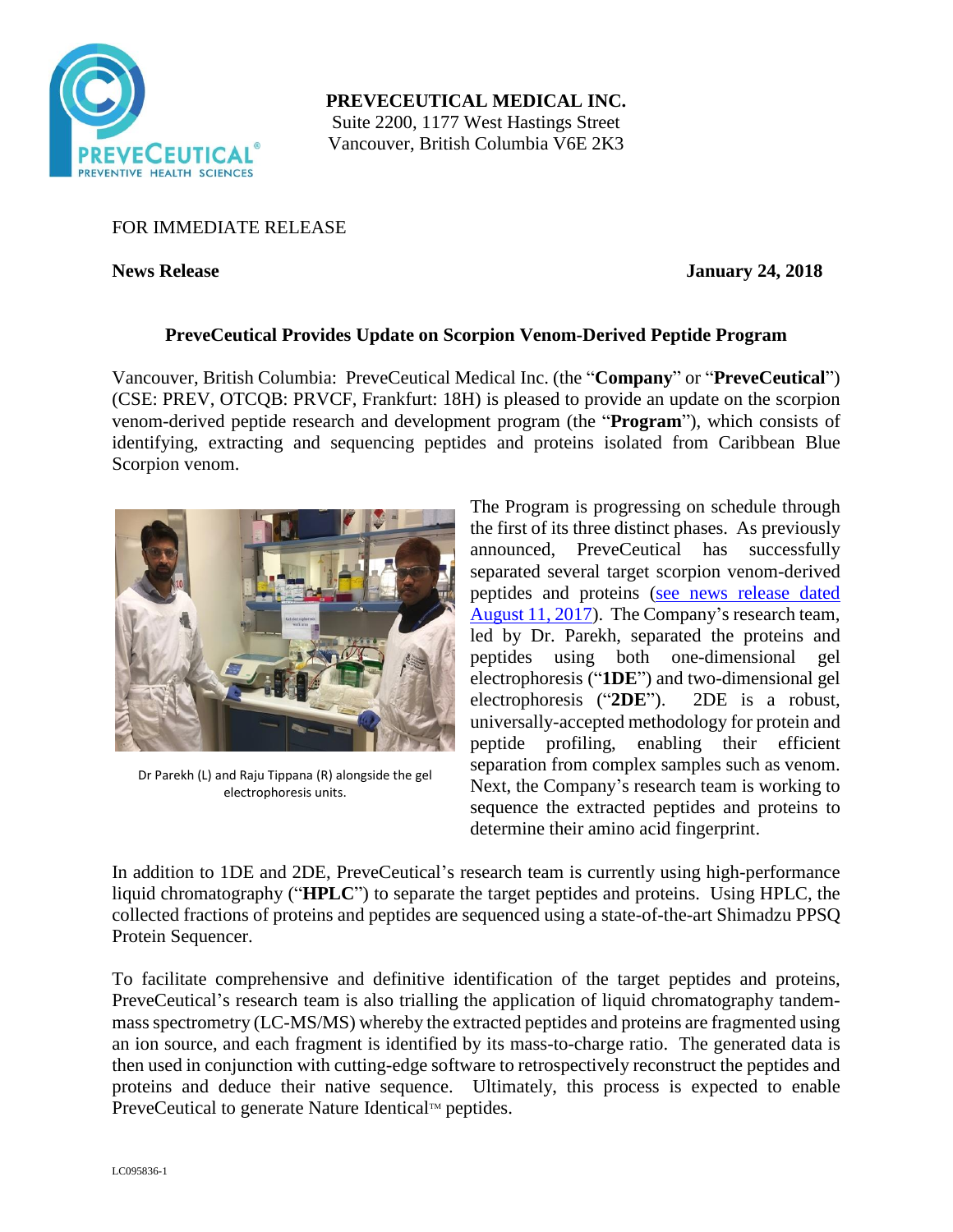#### *About PreveCeutical Medical Inc.*

PreveCeutical is a health sciences company that develops innovative options for preventive and curative therapies utilizing organic and nature identical products.

PreveCeutical aims to be a leader in preventive health sciences and currently has five research and development programs, including: dual gene therapy for curative and prevention therapies for diabetes and obesity; a Sol-gel platform for nose to brain delivery of medical compounds including cannabinoids; Nature Identical™ peptides for treatment of various ailments; non-addictive analgesic peptides as a replacement to the highly addictive analgesics such as morphine, fentanyl and oxycodone; and a therapeutic product for treating athletes who suffer from concussions (mild traumatic brain injury).

PreveCeutical sells CELLB9®, an Immune System Booster. CELLB9® is an oral solution containing polarized and potentiated essential minerals extracted from a novel peptide obtained from Caribbean Blue Scorpion venom.

For more information about PreveCeutical, please visit [https://preveceutical.com/,](https://preveceutical.com/) follow us on Twitter: <https://twitter.com/PreveCeuticals> and Facebook: [www.facebook.com/PreveCeutical.](http://www.facebook.com/PreveCeutical)

### *On Behalf of the Board of Directors*

*"Stephen Van Deventer"* Chairman & CEO

### *For further information, please contact:*

Deanna Kress Director of Corporate Communications & Investor Relations +1-778-999-6063 deanna@PreveCeutical.com

#### *Forward-Looking Statements:*

This news release contains forward-looking statements and forward-looking information (collectively, "forwardlooking statements") within the meaning of applicable Canadian and United States securities legislation, including the U.S. *Private Securities Litigation Reform Act* of 1995. All statements in this news release that are not purely historical are forward-looking statements and include any statements regarding beliefs, plans, expectations and orientations regarding the future including the Company's anticipated business plans, and the prospect of its ability and success in executing its proposed plans. Often, but not always, forward-looking statements can be identified by words such as "pro forma", "plans", "expects", "may", "should", "budget", "schedules", "estimates", "forecasts", "intends", "anticipates", "believes", "potential" or variations of such words including negative variations thereof and phrases that refer to certain actions, events or results that may, could, would, might or will occur or be taken or achieved. Such forward-looking statements include, among others, the ability of the Company to sequence the peptides and proteins and retrospectively reconstruct them, matters related to the Company's current and planned research and development programs, and the Company's ability and success in executing its proposed business plans. Actual results could differ from those projected in any forward-looking statements due to numerous factors including risks and uncertainties relating to the inability of the Company, to, among other things, pass pre-clinical screening processes, obtain any other